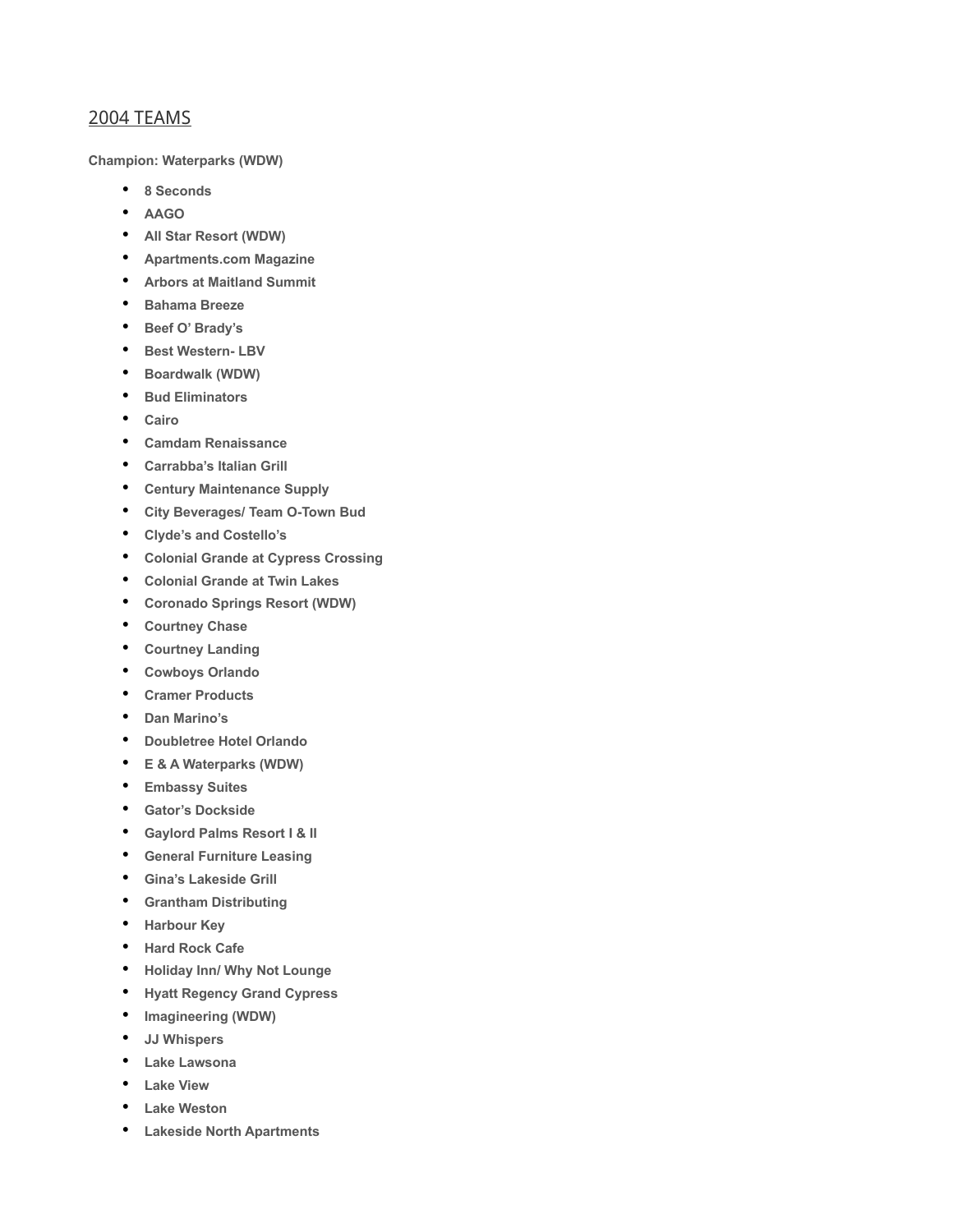- **Lattitudes**
- **Levy Restaurants**
- **Loews Hotels at Universal Orlando**
- **LongHorn Steakhouse**
- **Margaritaville**
- **Maui Jack's**
- **MGM Studios (WDW)**
- **NBA City**
- **Oakwood Apartments**
- **Orlando Ale House**
- **Orlando Marriott Lake Mary**
- **Outback Steakhouse**
- **Palm Key**
- **Park Central**
- **Pine Harbour**
- **Pizzeria Uno- LBV**
- **Post Lake Apartments**
- **Rainforest Cafe**
- **Red Bull Energy Drink**
- **Red Lobster**
- **Reedy Creek (WDW)**
- **Regatta Shores**
- **Ritz Carlton Orlando**
- **River Oaks**
- **Rosen Hotels & Resorts I & II**
- **Roxy Nightclub**
- **Sable Palm at MetroWest**
- **SeaWorld & Discover Cove**
- **Silver Cove**
- **Sprint**
- **Stratford Point**
- **Sun Key**
- **Swan and Dolphin Resort (WDW)**
- **Tabu**
- **Team Canada**
- **Team Germany**
- **TECO Energy**
- **The Home Depot**
- **The Villages on Millenia BLVD**
- **Universal Orlando I & II**
- **Vito's Chop House**
- **Wall Street Plaza**
- **Westin Grand Bohemian**
- **Wet 'n Wild I & II**
- **Wiginton Fire Systems**
- **Wilderness Lodge (WDW)**